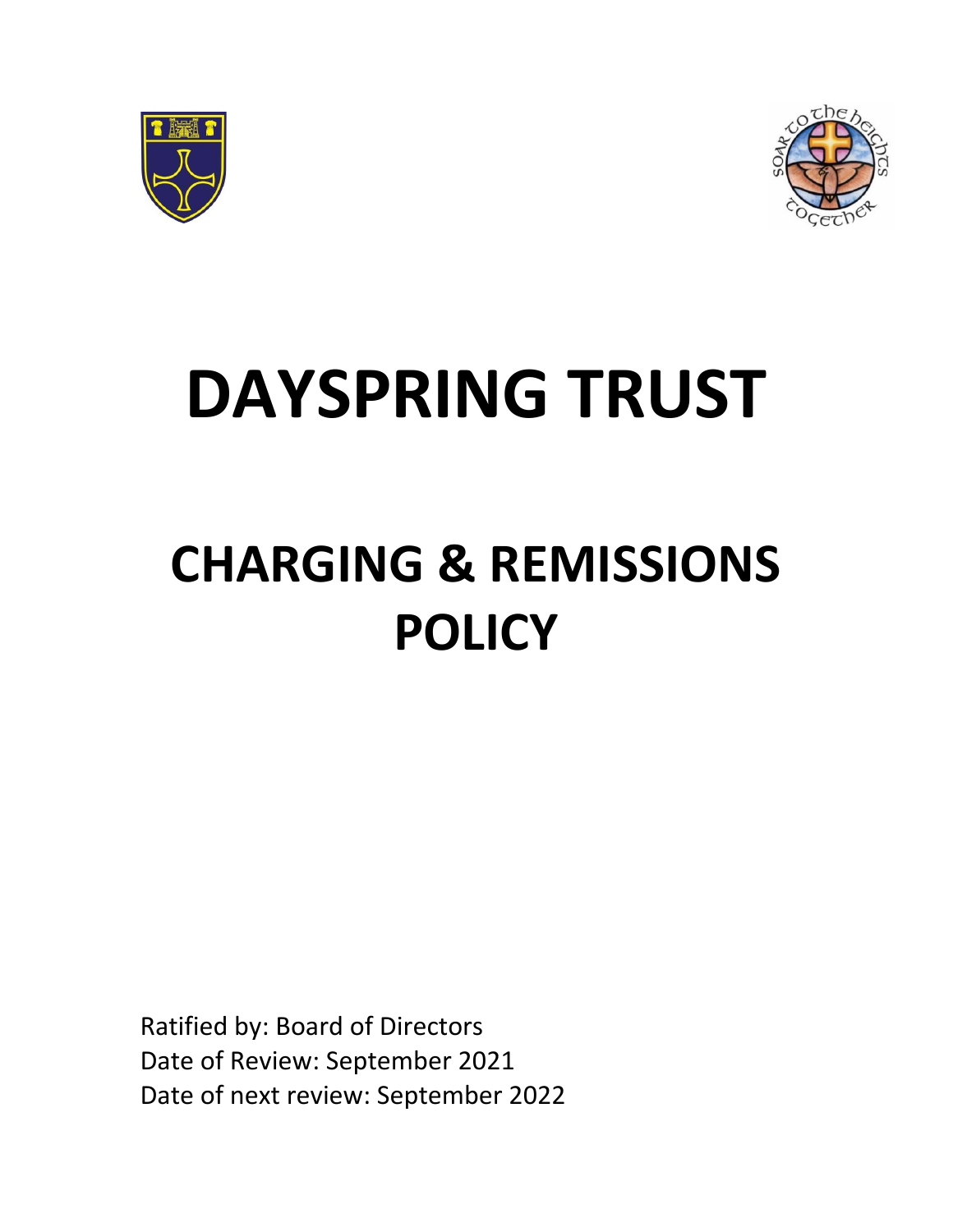The Dayspring Trust aims to serve its community by providing an education of the highest quality within the context of Christian faith and practice. It encourages an understanding of the meaning and significance of faith, and promotes Christian values through the experience it offers to all its pupils. We believe that our Christian values spring from the two great commandments, 'Love God and love your neighbour'. We seek to live this out through the power of the Holy Spirit. St Paul reminds us in Galatians 5.22-23 that the fruit of the Spirit is "Love, joy, peace, patience, kindness, goodness, faithfulness, gentleness and selfcontrol". These are also underpinned by the Old Testament injunction to "Do justly, love mercy and walk humbly with our God" Micah 6.8. These values rooted in the Christian Faith come as a package and we aim to embed them in the life of our academies in a worked out way. We recognise that at times we may highlight particular values to bring them into greater prominence within our academies and these are currently the five values of Forgiveness, Hope, Joy, Perseverance and Wisdom. We believe these values to be in accordance with British values springing from our Judeo-Christian roots. Collective worship will play a major and vital part in assisting with this process of embedding these values in the life our academies.

The Multi Academy Trust Members and Directors are aware of their responsibilities in law and are committed to the provision of an excellent education within its academies in accordance with our Anglican foundation. This is embraced in our Dayspring Trust vision statement:

- **Forge a supportive and challenging family of academies**
- **Provide excellent education within a strong Christian community**
- **Resource our pupils for wise and generous living**

In addition, each academy also has its own distinctive mission statement, flowing out

from the vision statement of the Dayspring Trust.

#### **At Ian Ramsey CE Academy:**

"Together to learn, to grow, to serve." **This is embodied in scripture**:

*'Each of you should use whatever gifts you have received to serve others, as faithful stewards of God's grace in various forms.' 1. Peter 4.10*

#### **At Venerable Bede CE Academy:**

"Soar to the heights together"

#### **This is embodied in scripture**:

*'But those who hope in the lord will renew their strength. They will soar on wings*  like eagles; they will run and not grow weary, they will walk and not be faint'. *Isaiah 40:31*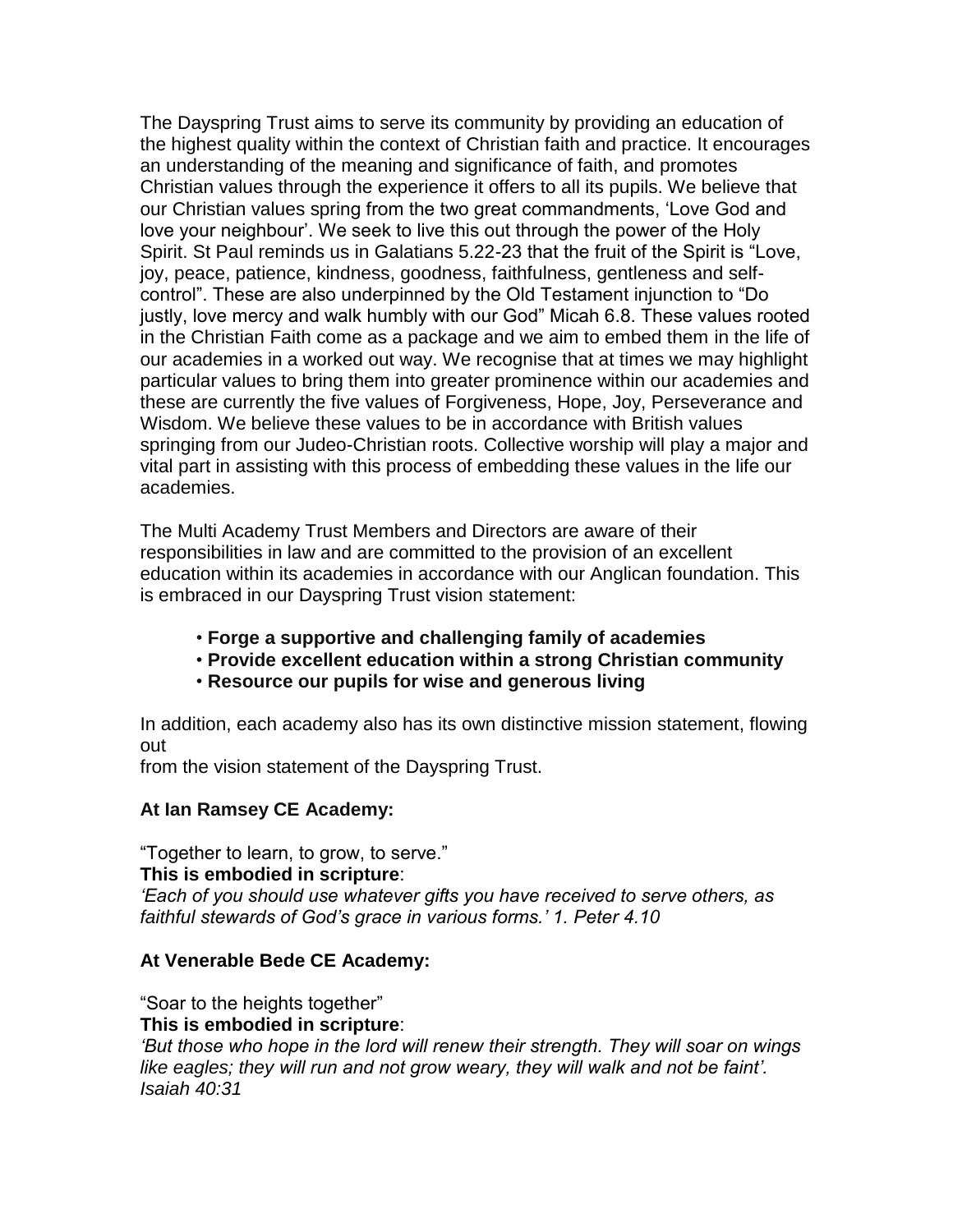#### **Relevant staff applicable to this policy**

Principal Finance Manager Mrs K Hunter

Email: [Kay.Hunter@venerablebede.co.uk](mailto:Kay.Hunter@venerablebede.co.uk)

#### **CHARGES FOR ACTIVITIES**

#### 1. **GENERAL**

Sections 449-462 of the Education Act 1996 sets out the law on charging for school activities maintained by Local Authorities whilst Academies are required through their funding agreement to comply with the law on charging for school activities.

Generally, schools/academies cannot charge for:

Education provided during school hours (including the supply of any materials, books, instruments or other equipment);

Education provided outside school hours if it is part of the national curriculum or part of a syllabus for a prescribed public examination that the pupil is being prepared for at the school, or part of religious education;

Instrumental or vocal tuition unless the tuition is provided at the request of the parent;

Entry for a prescribed public examination, if the pupil has been prepared for it at the school; and

Examination resits if the pupil is being prepared for the re-sit (s) at the school.

# 2. **VOLUNTARY CONTRIBUTIONS**

There is nothing in legislation that prevents an academy from asking for voluntary contributions for the benefit of the school or any school activities. However, if the activity cannot be funded without voluntary contributions, the academy will make this clear to parents at the outset and also make it clear that there is no obligation to make any contribution.

No pupil will be excluded from any activity because their parent is either unwilling or unable to pay. If insufficient voluntary contributions are raised to fund a visit/activity, or the academy cannot fund it from some other source, then the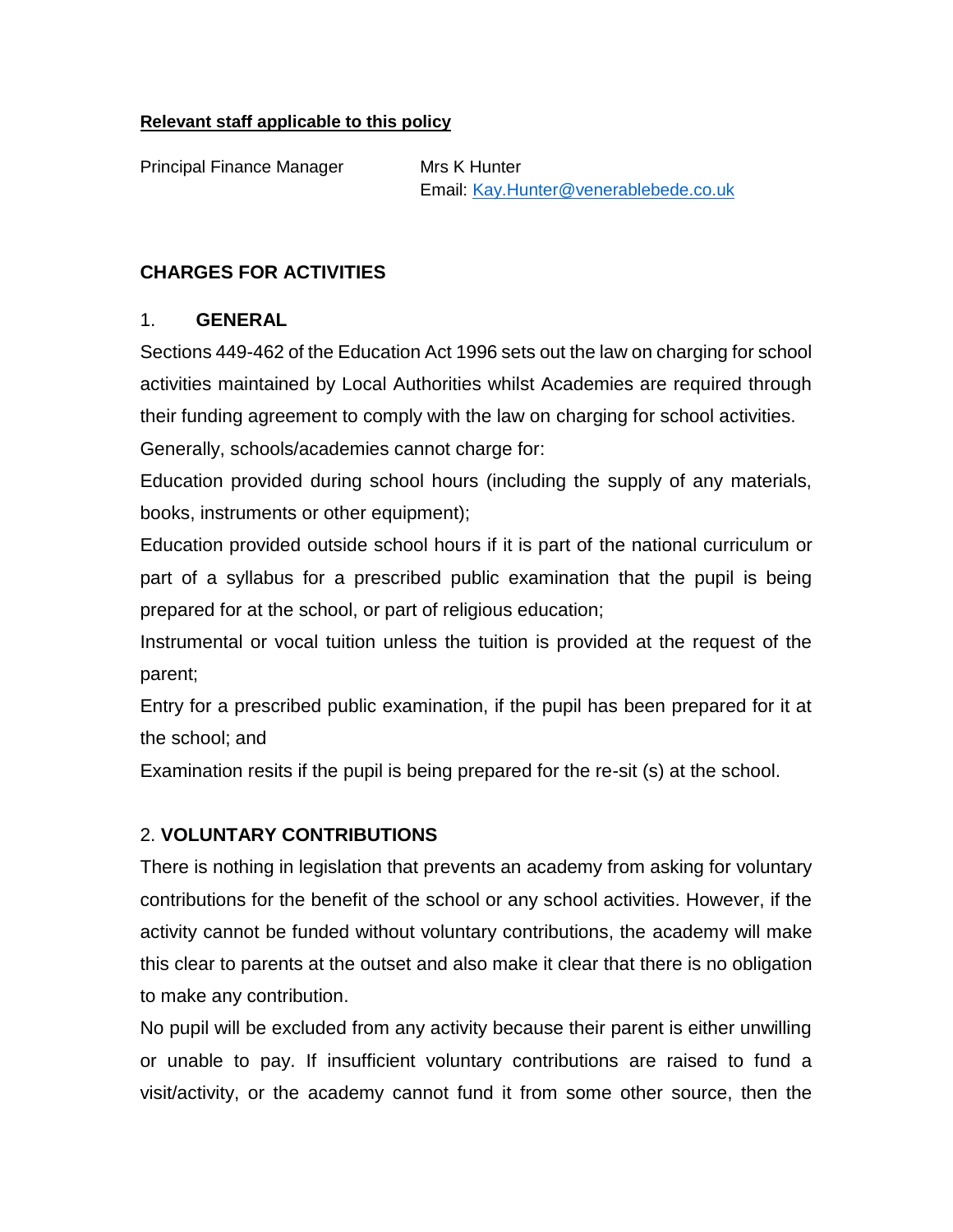visit/activity will be cancelled. The academy will make clear to parents at the outset that although they are under no obligation to contribute towards the cost of the trip/activity, if there are insufficient voluntary funds, or if the academy cannot fund the trip/activity from other sources, the trip/activity will be cancelled.

# **3. CHARGING**

Schools/academies can charge for:

- (a) Any materials, books, instruments or equipment, where the child's parent wishes him/her to own them;
- (b) Optional extras (see list below);
- (c) Music and vocal tuition, in limited circumstances, see point 5;
- (d) Community facilities;

#### **4. OPTIONAL EXTRAS**

Where an optional extra is being provided, a charge can be made for providing material, books, instruments or equipment. Schools/Academies can charge for the following optional extras:

- (a) Education provided outside of school time that is not:
	- Part of the national curriculum
	- Part of a syllabus for a prescribed public examination that the pupil is being prepared for at school
	- Part of religious education
- (b) Examination entry fees if the registered pupil has not been prepared for the examination (s) at the school
- (c) Transport (other than transport that is required to take the pupil to school or to other premises where the local authority/Board of Trustees have arranged for the pupil to be provided with education)
- (d) Board and lodging for a pupil on a residential visit
- (e) Extended day services offered to pupils (for example breakfast club, after school clubs)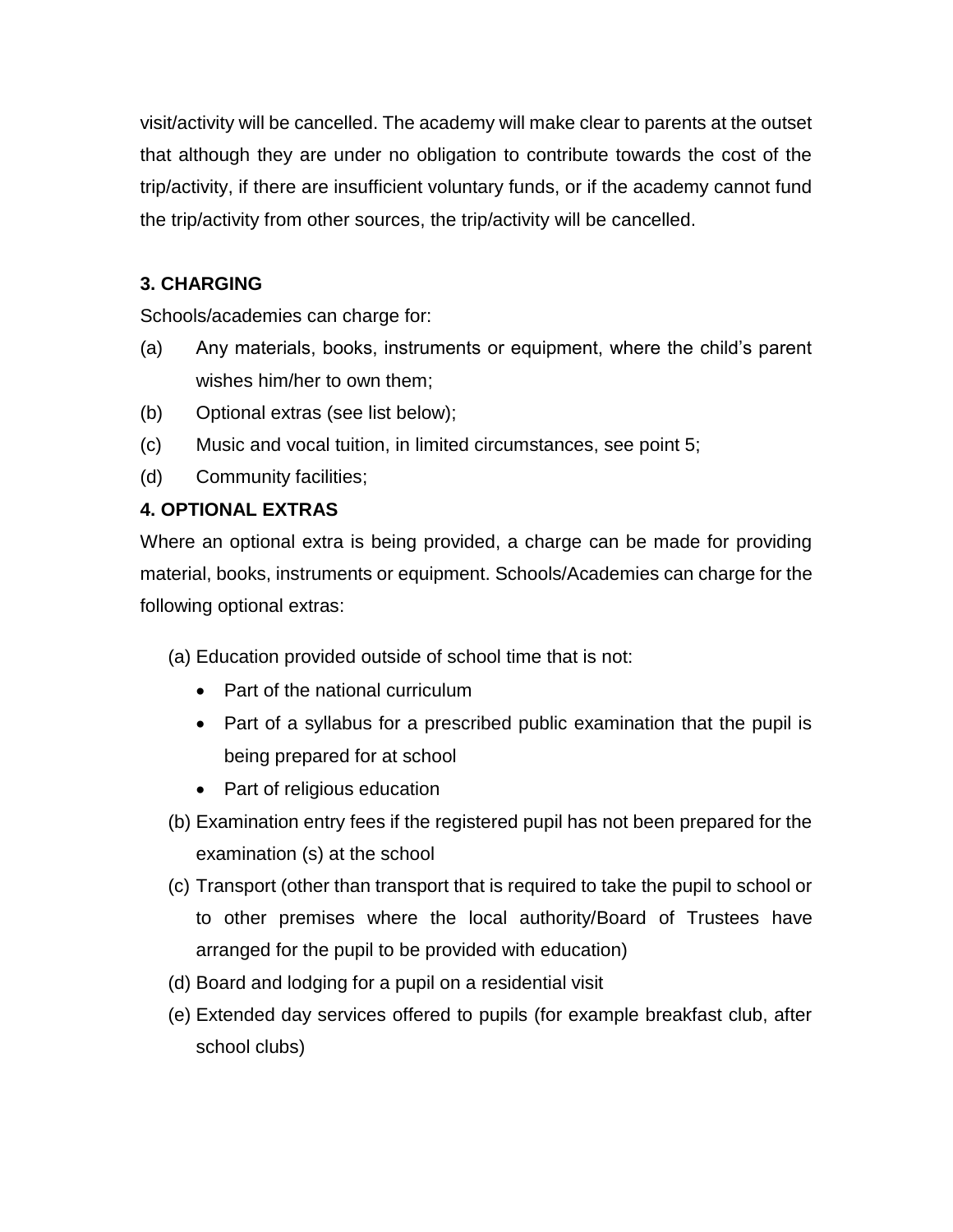Any charge made in respect of individual pupils must not exceed the actual cost of providing the optional extra activity, divided equally by the number of pupils participating. It must not therefore include an element of subsidy for any other pupils wishing to participate in the activity whose parents are unwilling or unable to pay the full charge. Participation in any optional extra activity will be on the basis of parental choice and a willingness to meet the charges. Parental agreement is therefore a necessary pre-requisite for the provision of an optional extra where charges will be made.

# **5. MUSIC TUITION**

Although the law states that in general, all education provided during school hours must be free, instrumental and vocal music tuition is an exception to that rule. Under the Charges For Music Tuition (England) Regulations 2007, charges can be made for vocal or instrumental tuition, provided that the tuition is at the request of the pupil's parent. Charges may not exceed the cost of the provision, including the cost of the staff who provide the tuition.

Charges may not be made if a pupil is a Looked After Child – (Children Act 1989).

# **6. TRANSPORT**

Schools/Academies cannot charge for:

- Transporting registered pupils to or from the school premises, where the Local Authority has a statutory duty to provide transport;
- Transporting pupils to other premises where the local authority/academy has arranged for pupils to be educated;
- Transport that enables a pupil to meet an examination requirement when the pupil has been prepared for that examination at the school;
- Transport provided in connection with an educational visit.

# **7. RESIDENTIAL VISITS**

Schools/Academies **cannot** charge for:

• Education provided on any visit that takes place during school hours;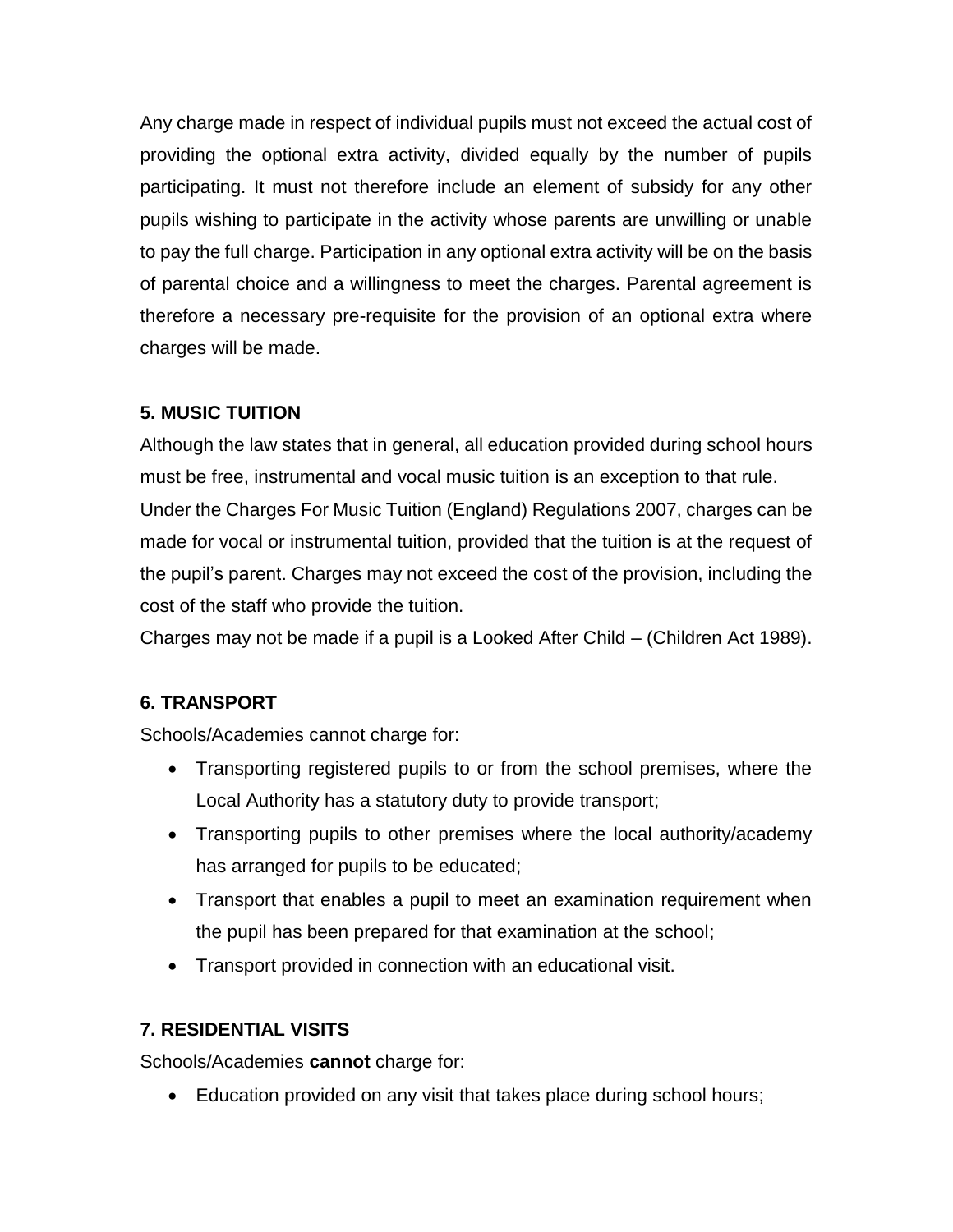- Education provided on any visit that takes place outside school hours if it is part of the national curriculum or part of a syllabus for a prescribed public examination that the pupil is being prepared for at the academy, or part of religious education;
- Supply teachers to cover for those teachers who are absent from school accompanying pupils on a residential visit

Schools/Academies **can** charge for:

Board and lodging and the charge must not exceed the actual cost.

# **8. REMISSIONS**

Where board and lodgings are to be charged, the academy will inform parents that if they can prove that they are in receipt of the following benefits, they will be exempt from paying the cost of board and lodging:

- Universal Credit if you apply on or after 1 April 2018 your household income must be less than £7,400 per year (after tax and not including any benefits you receive)
- Income Support

`

- Income Based Job Seekers Allowance
- Income related Employment and Support Allowance
- Child Tax Credit (provided you are not also entitled to Working Tax Credit and have an annual gross income of no more than £16,190)
- Working Tax Credit run-on , paid for 4 weeks after you stop qualifying for Working Tax Credit
- Support under part VI of the Immigration and Asylum Act 1999
- The guaranteed element of State Pension Credit
- Income related employment and support allowance introduced in October 2008

# **9. EDUCATION PARTLY DURING SCHOOL HOURS**

If 50% or more of the time spent on activities during school hours, it is deemed to take place during school hours. Time spent on travel counts in this calculation if